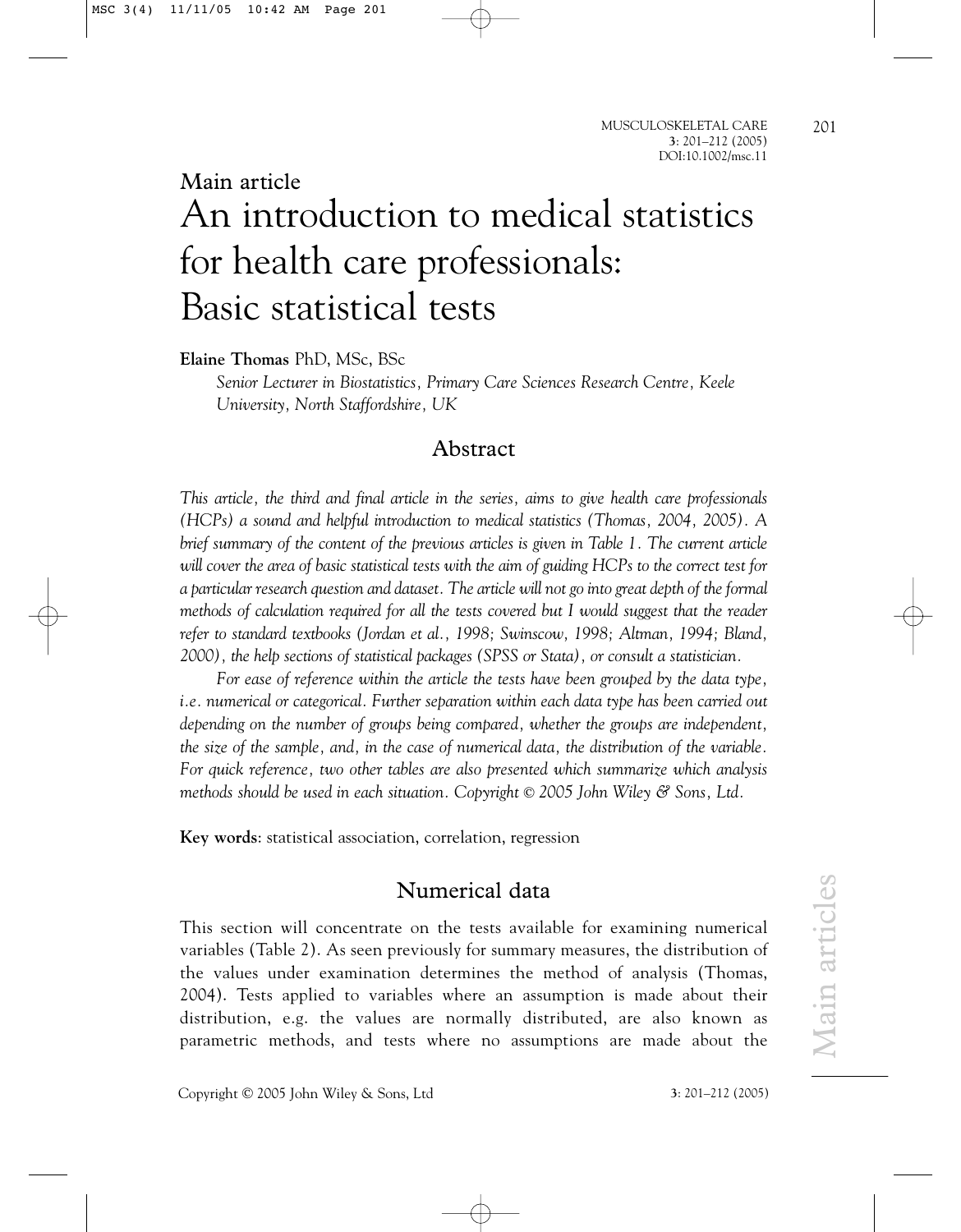| TABLE 1: Topic areas covered in the first two papers in the series            |                                                                                                                                                       |  |  |  |
|-------------------------------------------------------------------------------|-------------------------------------------------------------------------------------------------------------------------------------------------------|--|--|--|
| Paper 1                                                                       | Paper 2                                                                                                                                               |  |  |  |
| Descriptive statistics<br>Data types<br>Summary measures<br>Data presentation | Hypothesis tests and estimation<br>Hypothesis testing<br>p-values<br>Confidence intervals<br>Statistical vs clinical significance<br>Generalizability |  |  |  |

| TABLE 2: Tests for comparison of numerical data across two distinct groups |                                                         |                                                   |  |  |  |  |  |
|----------------------------------------------------------------------------|---------------------------------------------------------|---------------------------------------------------|--|--|--|--|--|
| Are the groups independent or paired?                                      |                                                         |                                                   |  |  |  |  |  |
| What is the distribution of the data?<br>Parametric<br>Non-parametric      | Independent<br>Two sample t-test<br>Mann-Whitney U-test | Paired<br>Paired t-test<br>Wilcoxon matched pairs |  |  |  |  |  |

distribution of the variable, e.g. values are from skewed distribution, are known as non-parametric methods. Steps should be taken to assess the distribution of the data prior to any data analysis. To assess for normality the data should be plotted and compared to the standard normal shape (symmetrical, bell-shaped curve). Moreover, for the normal distribution, the mean, median and mode all take approximately the same value. More formal mechanisms to assess normality are available in most statistical packages.

Throughout this section the following abbreviations will be used:  $n =$  sample size and SD = standard deviation.

#### **Two independent groups of observations**

One of the most commonly used statistical tests is that comparing two independent groups of observations, i.e. two groups of individuals that are not related to one another. With independent data the interest lies in the average difference between the groups and the variability in these differences, i.e. the between-subject variability.

Data are available from a cohort population-based study of older adults with chronic knee pain – age and gender, body mass index (BMI), and a measure of knee functioning ( $0 =$  no problems to  $68 =$  worst problems) (WOMAC; Bellamy, 1996). Participants were recruited and followed up three years later. One question of interest to the researchers is whether levels of functioning are the same at recruitment between males and females.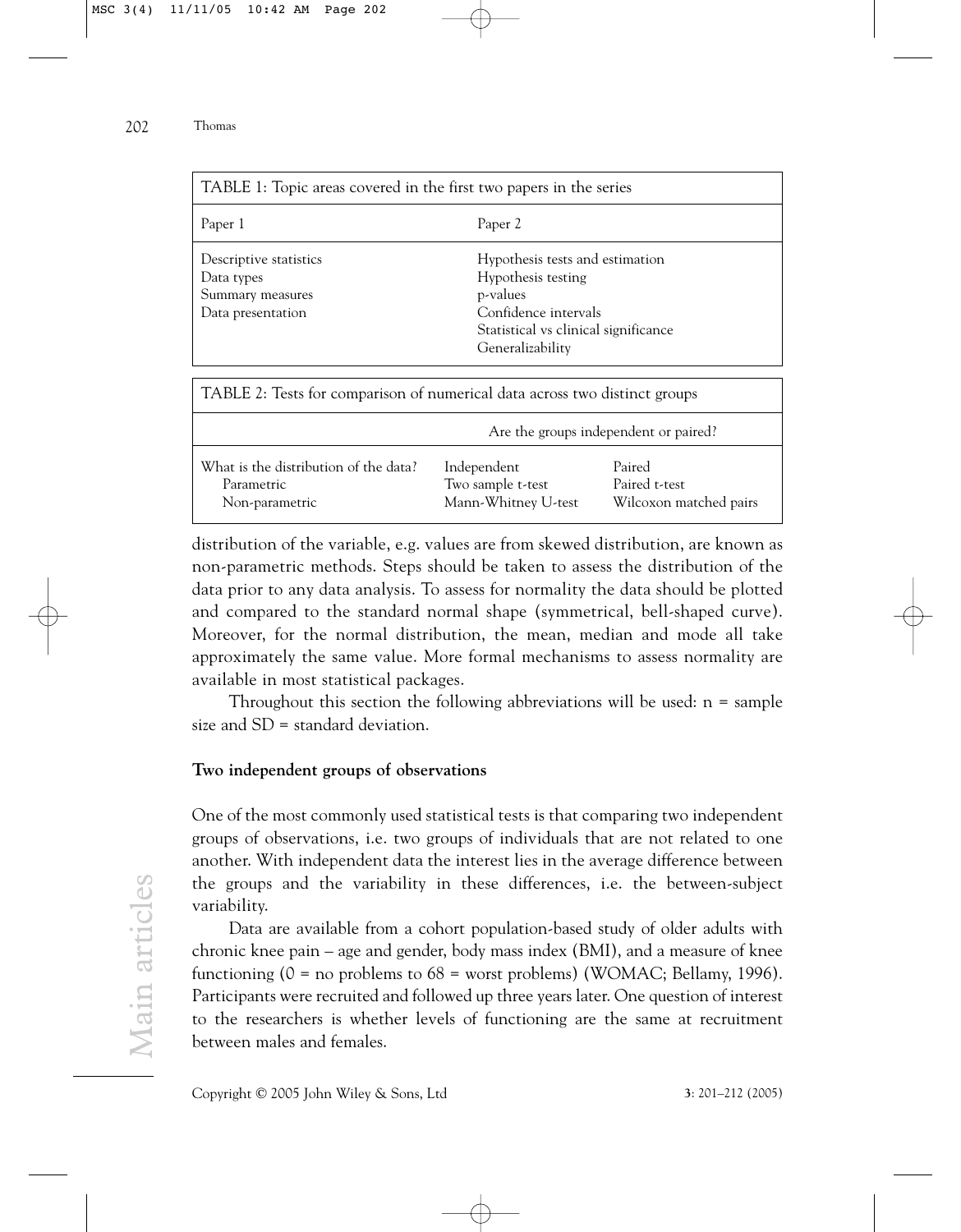## *Parametric methods*

If both sets of data can be assumed to be sampled from the normal distribution and the variability in the two datasets is similar then the difference in means between the groups is the effect of interest. In this situation, the two independent sample t-test is carried out which results in the test statistic, *t*, which can then be compared to standard tables for the relevant sample size to determine the associated p-value. The magnitude of the test statistic, *t*, is dependent on three factors: (1) the difference in means between the groups, (2) the variability of the data in each group, and (3) the two sample sizes. For a particular sample size, a greater value of *t* indicates a smaller p-value and hence more evidence to reject that there is no difference between the groups.

So, using terminology previously described (Thomas, 2005) for the example above:

- $H_0$ : Mean level of knee function, as measured by the WOMAC, is the same in males and females.
- $H_A$ : Mean level of knee function, as measured by the WOMAC, is not the same in males and females.

In the study data there are 60 females with chronic knee pain with a mean (SD) WOMAC score of 37.2 (17.3) and 53 males with a mean (SD) WOMAC score of 32.1 (14.5). Hence the best estimate of the difference in WOMAC function scores between female and male chronic knee sufferers is 5.1. The test statistic for this comparison is calculated as *t* = 1.69 and when compared to tabled values indicates  $p = 0.09$ .

As described previously, the p-value indicates the amount of evidence available to reject the null hypothesis. Comparing the calculated p-value to the conventional cut-off for statistical significance of  $p \le 0.05$ , this study suggests there is little evidence to reject  $\mathrm{H}_0$ , and therefore we accept that there is no statistical difference in WOMAC function scores in males and females with chronic knee pain. However, the observed mean difference between the genders was 5.1 and may be a clinically relevant figure and the lack of evidence to reject  $H_0$  may be as a consequence of the relatively small samples being compared.

#### *Non-parametric methods*

If the two sets of data are not normally distributed then the appropriate test is the Mann-Whitney two sample U test. Whereas the t-test was concerned with the mean value of the difference between the two groups, this test is concerned with the ranks of the differences and assesses the hypothesis that the two sets of data are from populations with the same distribution.

The data for both groups are combined with the values ranked in order of size, irrespective of which group they are from. The ranks for each group are then summed. If the mean rank for the two groups is similar, then the groups will have a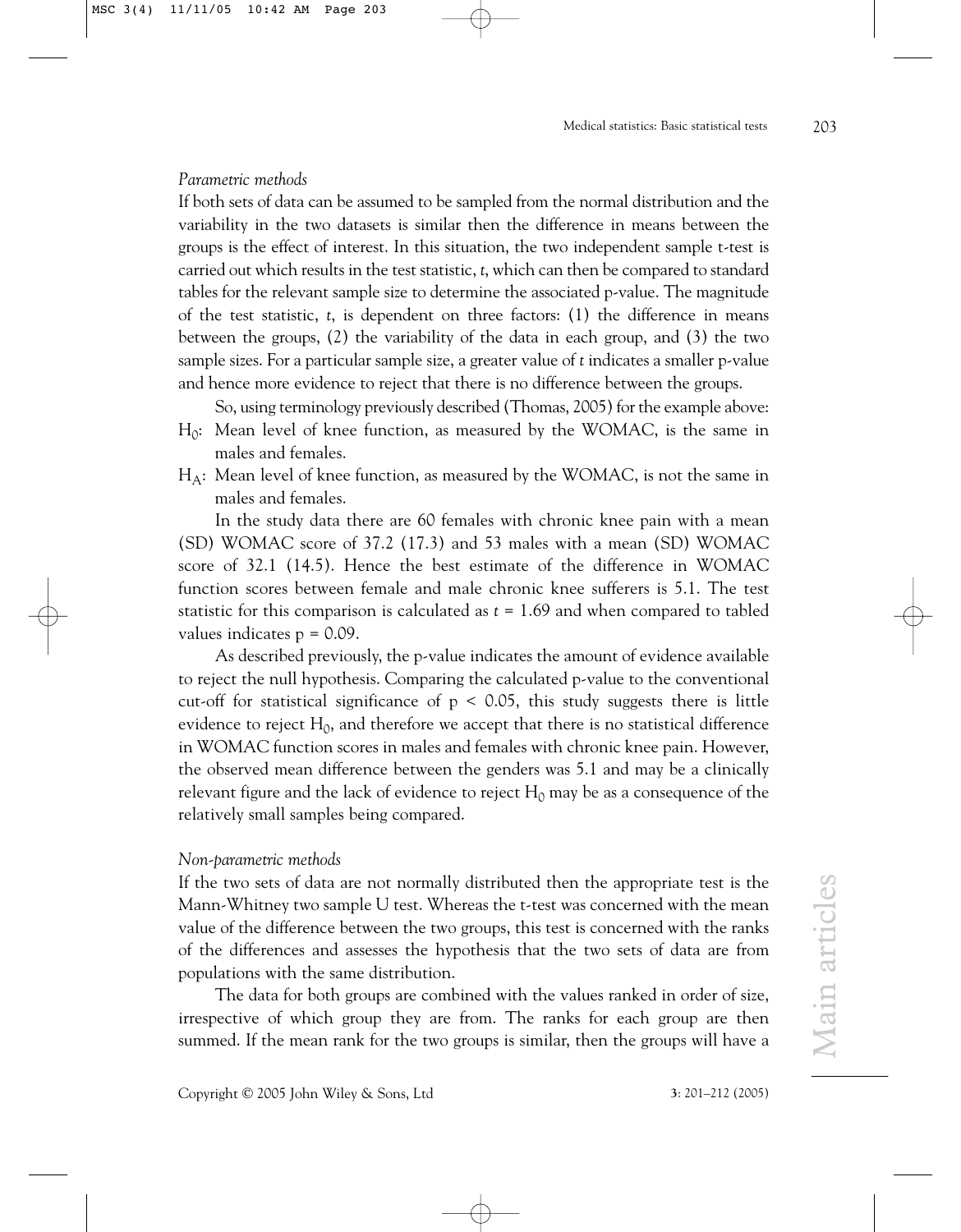similar distribution. This relationship can be formally tested by calculating a test statistic, U, which is simply the number of times observations in one sample precede observations in the other sample when the observations are ranked together. The minimum value for  $U = 0$ , when all observations in group 2 are larger than group 1, and the maximum value for  $U = (size of sample 1 x size of sample 2)$  and is achieved when all observations in group 1 are larger than group 2. So the calculated value of U for the specific set of observations can be compared to these two extremes in standard tables to derive an associated p-value.

#### **Two groups of paired observations**

Paired data arise when the same individuals are studied at more than one time point, or when participants are individually matched to another group of individuals. With paired data the interest lies in the average difference between the observations for each individual and the variability in these differences, i.e. the within-subject variability. Hence, the objective is to assess whether the difference in the measure between the groups is zero.

In the follow-up of the chronic knee pain study, participants completed the WOMAC index at two time-points and a question of interest is whether the level of knee function changes in chronic knee pain sufferers over a three-year period.

#### *Parametric methods*

If the individual differences between the two sets of data can be assumed to be normally distributed then the appropriate test is the paired t-test. This test examines whether the mean difference between the two sets of data is different from zero, i.e. no difference. Again, the magnitude of the test statistic, *t*, is dependent on three factors: (1) the difference within each participant, (2) the variability within each participant, and (3) the sample size. As for the independent t-test, the calculated value of *t* is then compared to standard tables for the relevant sample size to determine the associated p-value.

- $\rm H_0$ : The level of knee function at recruitment is the same, within an individual, as the level of function at three-year follow-up.
- $H_A$ : The level of knee function at recruitment is not the same, within an individual, as the level of function at three-year follow-up.

As it was previously shown that function scores were not different between males and females, the data for the two genders had been combined and WOMAC data were available for 105 participants at both time points. The mean WOMAC function score at recruitment was 36.8 and this rose to 42.7 at three-year follow-up. Hence the best estimate of the difference in WOMAC function scores over a threeyear period is –5.9, i.e. an average worsening of 5.9 points. The test statistic for this

Copyright © 2005 John Wiley & Sons, Ltd **3**: 201–212 (2005)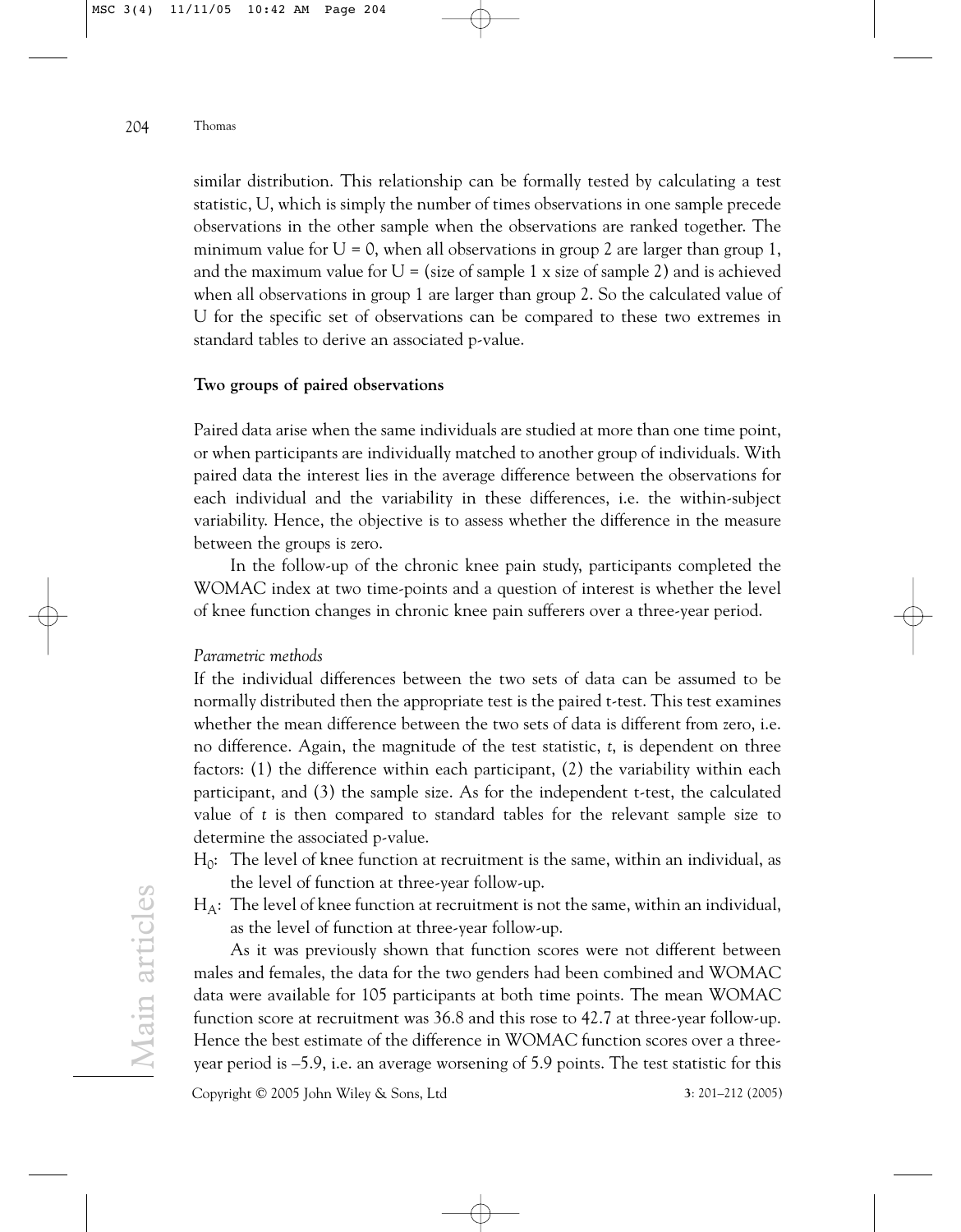comparison is calculated as  $t = -7.4$ . Comparing this to tabled values indicates p < 0.0001, i.e. there is substantial evidence to reject  $\rm H_{0}$  and hence to accept that there is a statistically significant deterioration in WOMAC function in older adults with chronic knee pain over a three-year period.

#### *Non-parametric methods*

If the within-subject differences are not normally distributed then the appropriate test is the Wilcoxon matched pairs signed rank sum test. As for the case of independent data, the interest lies in ranks and not the values themselves.

For paired data, the differences (sample 1 – sample 2) for each individual is taken and their absolute values, ignoring the sign, are ranked. Then the sum of the ranks is calculated for those individuals where the difference is positive, i.e. sample 1 > sample 2, and for those individuals where the difference is negative, i.e. sample 1 < sample 2. If the two sets of observations are from the same population, the sum of the ranks for positive and negative differences would be about the same. The test statistic, *T*, is taken to be the smallest of these two sums of ranks and is compared to standard tables to give an associated p-value.

#### **Three or more groups**

The examples above can be extended to a situation where there are three or more sets of observations which can be derived either from a single sample or from independent samples. Although the specifics of the analysis methods needed to examine three or more groups of data are beyond the scope of this article, it is important to understand that different analysis methods are required for these two different situations. An example of data from a single sample may be multiple records of WOMAC function in a single cohort of knee pain patients measured at several time-points during the disease course, this is also known as repeated measures data. Alternatively, data on three or more independent groups of subjects can be compared such as to address the question whether WOMAC function scores vary across ethnic groups. A potential analysis method for this form of data would be analysis of variance or ANOVA.

## **Relationships between two numerical variables**

The previous examples in this section have been concerned with comparing a single numerical measure across groups of patients. A natural extension to this is to examine the relationship between two numerical variables within a single sample (Table 3). There are three main reasons why comparisons such as this are carried out:

1. To determine whether the two measures are associated – correlation.

Copyright © 2005 John Wiley & Sons, Ltd **3**: 201–212 (2005)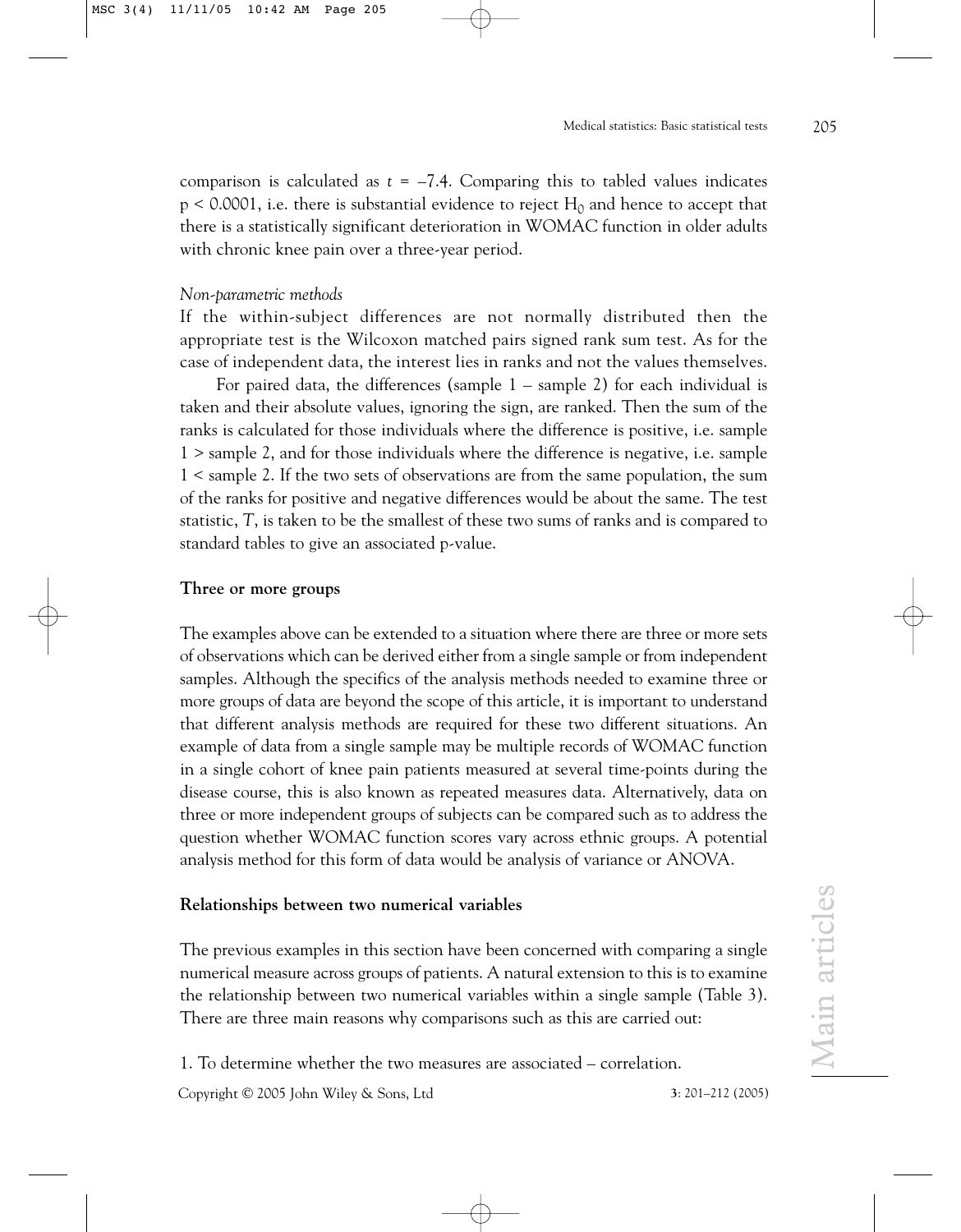| TABLE 3: Analysis methods for examining relationship between two variables |                              |                                                       |                                                 |  |  |  |  |
|----------------------------------------------------------------------------|------------------------------|-------------------------------------------------------|-------------------------------------------------|--|--|--|--|
|                                                                            |                              | What is the purpose of the analysis?                  |                                                 |  |  |  |  |
| Data type                                                                  | Data distribution            | Determine magnitude<br>of association                 | Predict value of one variable<br>based on other |  |  |  |  |
| Numerical                                                                  | Parametric<br>Non-parametric | Pearson's correlation<br>Spearman's rank              | Simple linear regression                        |  |  |  |  |
| Categorical                                                                |                              | correlation<br>Chi-square test<br>Fisher's exact test |                                                 |  |  |  |  |

- 2. To determine whether the value of one of the measures can be predicted for a
	- known value of the other measure linear regression.
- 3. To compare how well two different approaches are at measuring the same factor – agreement.

Each of these three scenarios addresses a different research question, and hence, each requires distinct statistical methods that serve the relevant purpose. When embarking on this form of data comparison it is vitally important that the objective of the research is clear. The first two scenarios will be covered in this article with readers directed towards specific texts to cover the area of agreement (Bland and Altman, 1986; Dunn, 1989).

#### *Correlation*

One simple research question may be, 'Is variable A related to variable B in a set of patients?' The simplest method of analysis to determine the association is correlation. The magnitude of this association can be calculated and this leads to a quantity know as the correlation coefficient which takes values from  $-1$  to  $+1$ . This value quantifies the degree of linear association between the two variables, i.e. if we plot the points on a graph, how close to a straight line do they fall? Again, there are different forms of correlation analysis depending on the distributions of the measures being compared. It is also important to remember that correlation assesses the linear relationship between the two variables and hence if a non-linear relationship is present this will not be detected by this specific analysis method. Therefore it is vitally important that the data are assessed in a scatterplot first to determine the overall nature of any association. The calculation of correlation coefficients is not straightforward by hand so the equation will not be presented here as most statistical packages and spreadsheets, including Excel, will perform the calculation.

Two extreme examples are given in Figure 1. In the graph on the left we see an example of perfect positive correlation which is defined as correlation = +1 in which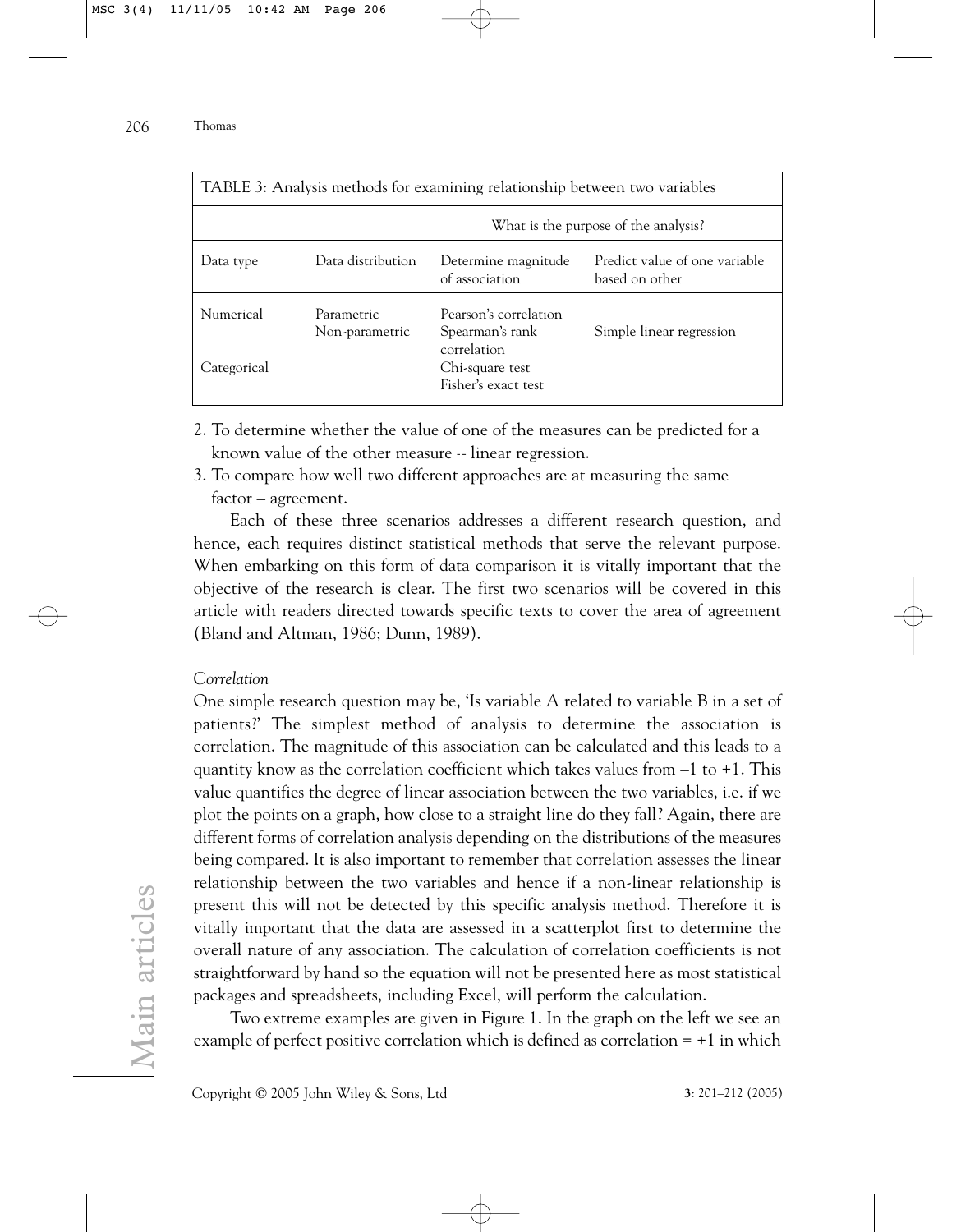

FIGURE 1: Scatterplots representing two extremes of correlation. Left: Perfect positive correlation,  $r = +1$ . Right: Perfect negative correlation,  $r = -1$ .

the value of the two variables increase together. Conversely, the graph on the right shows variables that are perfectly negatively correlated, correlation  $= -1$  in which as the value of one of the variables increases, the values of the other variable decrease at the same rate. In addition to quantifying the magnitude of the association by a correlation coefficient it is also possible to test the null hypothesis of no association between the variables, and hence derive a p-value. An important issue to remember is that for a particular correlation value, the statistical significance of that correlation is related to the size of the sample it is calculated from, i.e. for the same correlation value, the associated p-value will be smaller for a larger sample size. As an example, a correlation coefficient of 0.3 will indicate a significant linear association for a sample size of 50 ( $p < 0.05$ ) but not for a sample size of 40.

Data from the cross-sectional part of the study were used to examine the research question, 'Does an association exist between the degree of knee function and body mass index (BMI) in older females with chronic knee pain in the general population?'

*Parametric methods.* If both variables are normally distributed the statistic of interest is the Pearson's correlation coefficient, *r*. Looking at the data in Figure 2 we can assess by eye that there appears to be some linear association between knee function and BMI, although there appear to be some participants with low function scores but high BMI and vice-versa. The resulting calculation for this dataset gives *r* = 0.13, i.e. there is some association between knee functioning and BMI. Comparing the calculated value for *r* together with the sample size against standard values results in a p-value of  $p = 0.013$ , i.e. there is evidence to accept that there is a linear relationship between degree of knee functioning and BMI in this population.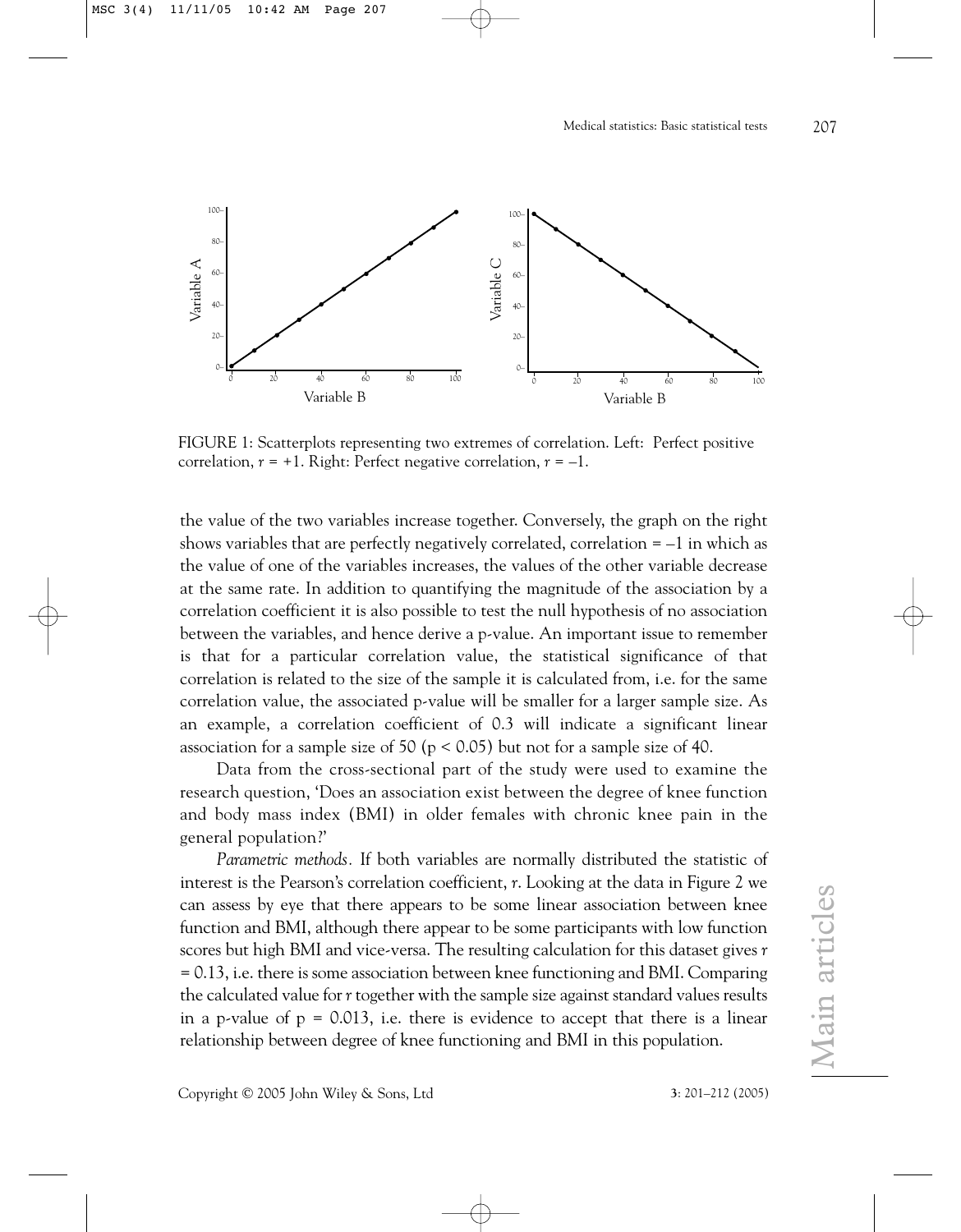

FIGURE 2: Scatterplot of body mass index (kg/m²) and knee function score (WOMAC) in older females with chronic knee pain.

*Non-parametric methods.* When the assumption of normality does not hold, the most commonly used non-parametric alternative is the Spearman's rank correlation coefficient, *r* s . In common with most other non-parametric methods of analysis, *r* s is based on the rankings of the observations rather than the values of the observations. As with the parametric method,  $r_s$  takes values from –1 to +1 and a hypothesis test, with the null hypothesis of no association, can be carried out.

#### *Simple linear regression*

With a particular set of data it may be important not only to assess the relationship between two variables but also to be able to predict the value of one variable from knowing the other. It is easy to see that the correlation coefficient cannot address this question as it only determines the magnitude of the linear association between the two variables. The appropriate form of analysis to answer this more complex question is regression. There are many forms of regression analysis, the choice of which is dependent on the type of data collected and the exact research question being posed. This article will concentrate on the situation where the interest lies in a linear relationship between two variables, i.e. simple linear regression.

Generally there are two variables, *x* and *y*, which can be plotted together as in Figure 2. The *x*-variable is termed the independent variable and the *y*-variable the dependent variable. Linear regression is then used to determine the line of best fit through the points on the scatterplot. Looking at the scatterplot of any two variables, there may be several possible lines that can be drawn through the points. Figure 3 shows an example of a scatterplot and the line of best fit, i.e. the regression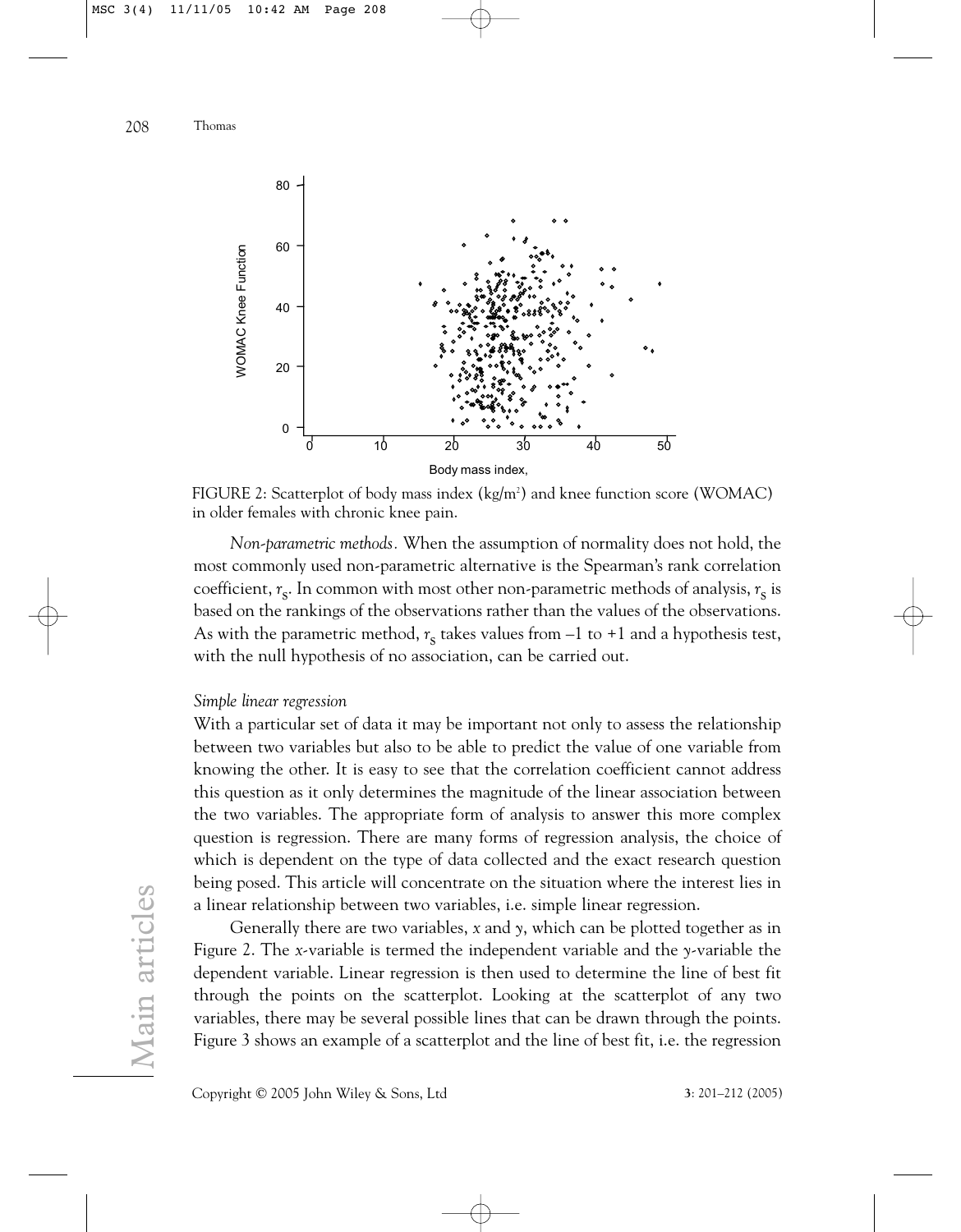

line, through the points. The objective of the regression is to determine the single line that minimizes the distances of all data points from that regression line; the dotted lines on Figure 3 show these distances for one specific observed data point.

All regression lines can be characterized by two measures:

- 1. The point at which the line would cross the *y*-axis if the line was extended termed [α].
- 2. The slope of the line termed  $[\beta]$ .

In general, all regression lines can be illustrated by a simple equation as follows:  $\gamma = [\alpha] + [\beta] x$ 

Returning to the data from the knee pain study, the relationship between knee function severity and body mass can be further investigated using linear regression. In this example, the objective of the analysis is to predict the magnitude of knee function problems for a given body mass value, i.e.  $x =$  body mass index and  $y =$ WOMAC function score. From the correlation coefficient calculated above, it is already known that a strong linear relationship exists between the two variables.

The regression analysis determines the values of  $[\alpha]$  and  $[\beta]$ :

 $[\alpha] = 11.8$  and  $[\beta] = 0.73$ , i.e.

knee function score =  $11.8 + 0.73$  x body mass index.

From this equation, it is possible to determine the predicted values for knee pain severity for any body mass index value. For example, for a BMI of 25 kgs/m<sup>2</sup> the predicted value of the WOMAC function score would be 30.1.

This is the simplest form of regression with only one independent variable, i.e.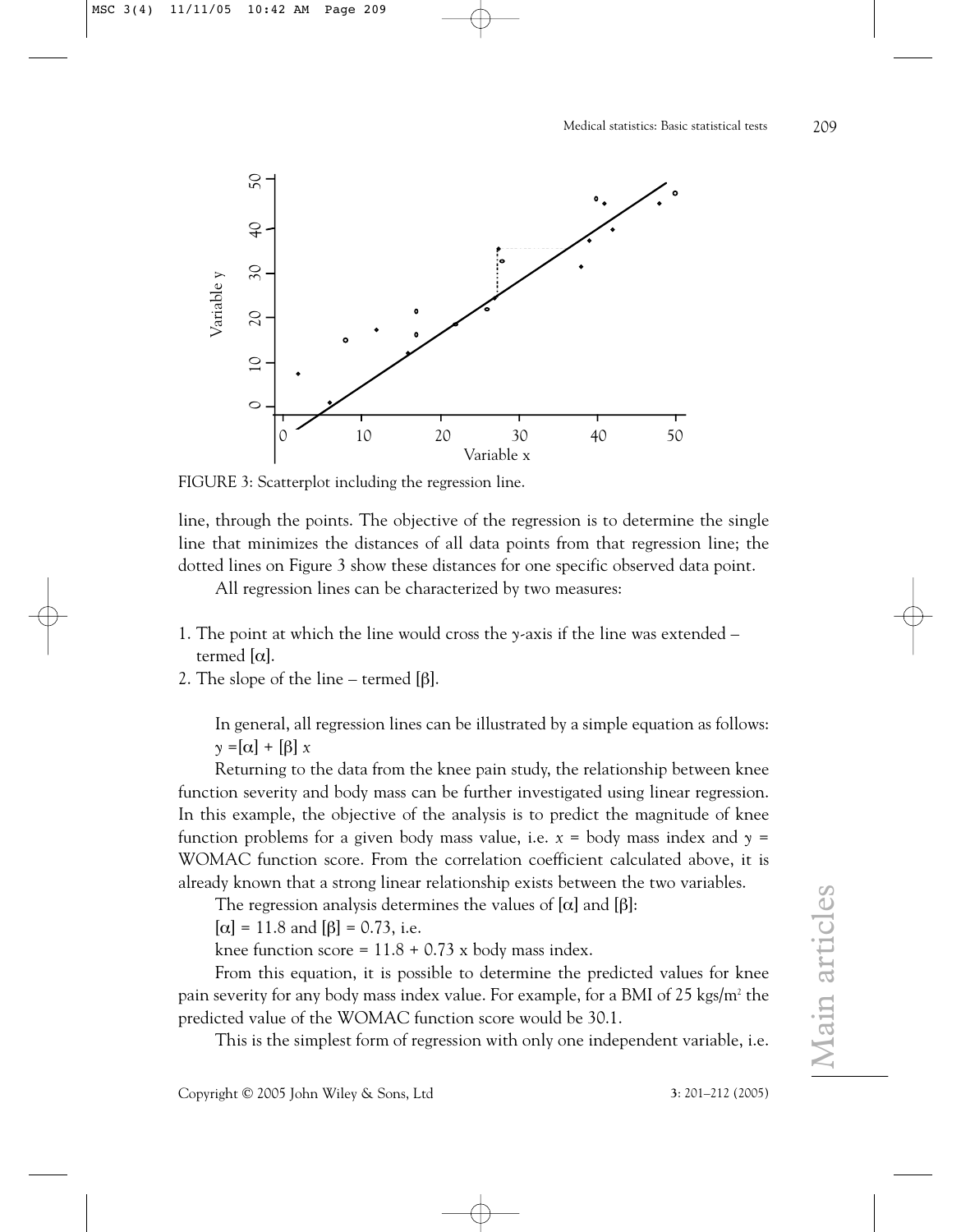*x*. The technique can be extended to the case where more than one independent variable is used to estimate or predict the value of the dependent variable, i.e. multiple linear regression, but this is beyond the scope of this introductory series.

# Categorical data

This section will concentrate on the tests available for comparing categorical variables. The simplest case is for two by two  $(2 \times 2)$  tables where both factors of interest are on two levels, e.g. gender (male/female) and disease status (present/absent) and this will be the focus of this section. This can be extended to larger tables where one or both of the variables are measured on more than two levels.

#### **Two by two tables**

Participants were recruited to a clinical trial that compared the effectiveness of physiotherapy and steroid injection for treating patients with shoulder pain who presented to primary care (Hay et al., 2003). Participants underwent a clinical examination, in which restriction in active external rotation of the involved shoulder was determined as either present or absent, and completed a self-report question regarding the presence of concomitant neck pain. A research question of interest within this study was, 'Is there an association between concomitant neck pain and restriction in active external rotation in patients recruited to a primary care trial of treatments for shoulder pain?' See Table 4.

To determine the evidence to reject the null hypothesis that there is no association between neck pain and restriction, a chi-square test can be performed which compares the observed data with data that would be expected if  $H_0$  were true, i.e. no association between the two variables. A measure of the differences between the observed and expected data is then calculated, the chi-squared statistic ( $\chi^{\scriptscriptstyle 2}$ ), which represents the magnitude of the association between the variables. This test statistic can then be compared to tabulated values to determine the statistic significance of the association.

| TABLE 4: Example of a two by two table     |                    |                  |               |                  |  |  |  |
|--------------------------------------------|--------------------|------------------|---------------|------------------|--|--|--|
|                                            |                    | Neck pain<br>Yes | No            | Total            |  |  |  |
| Restriction in active<br>external rotation | Yes<br>No<br>Total | 21<br>94<br>115  | 9<br>75<br>84 | 30<br>169<br>199 |  |  |  |

For the above data  $\chi^{\scriptscriptstyle 2}$  = 2.16 and when compared to standard tables this is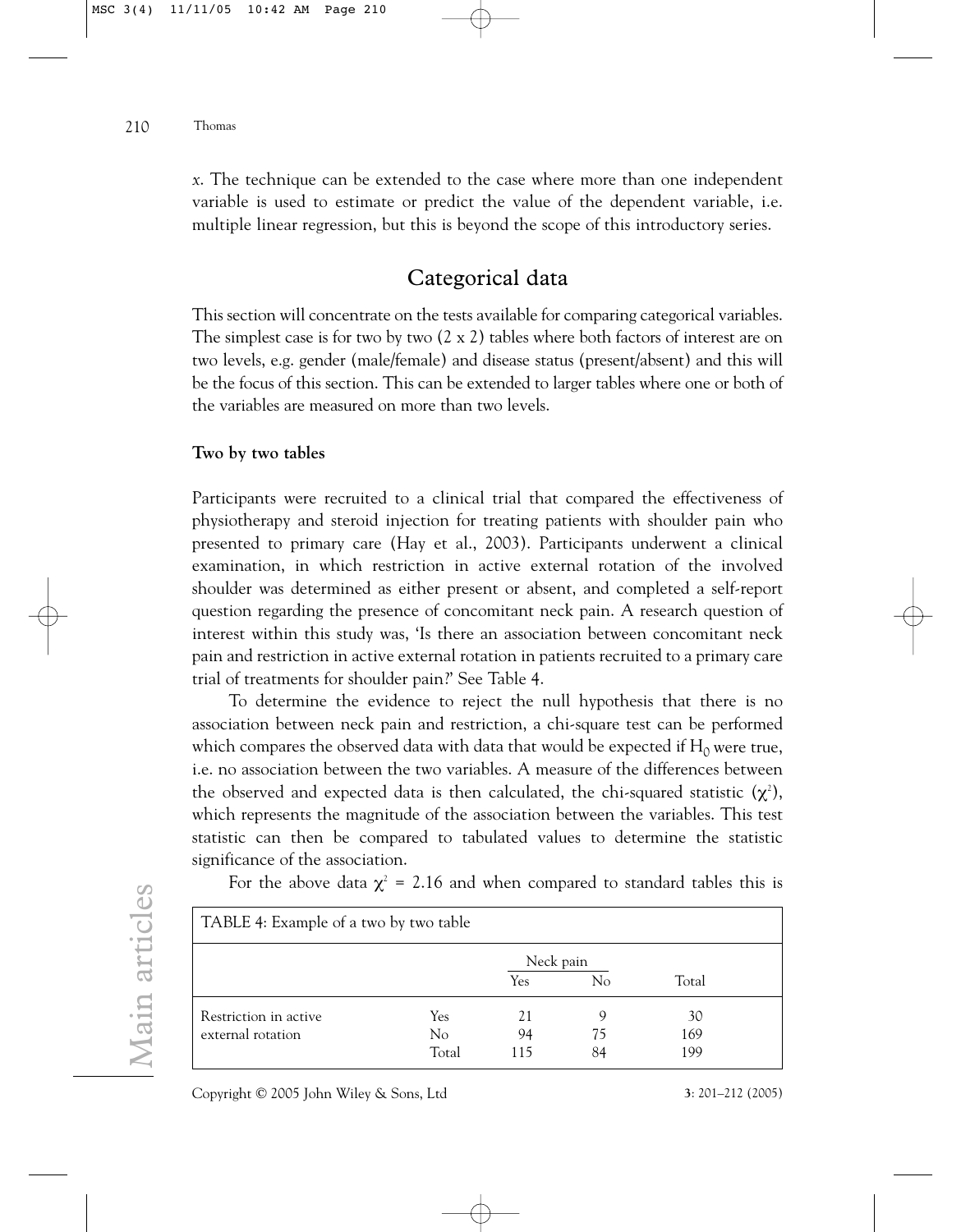associated with a p-value  $= 0.142$ . As this is less than the conventional level for statistical significance,  $p < 0.05$ , there is no evidence to confirm an association between concomitant neck pain and restriction in active external rotation in participants recruited to a trial with shoulder pain.

#### **Large tables**

The methodology presented above for the simple  $2 \times 2$  table can then be extended to larger tables in which either one or both of the variables are measured on more than two levels. Firstly, in the case where one variable is measured on more than two levels the table format would be generally called 2 x k, where k is the number of categories for the second variable. As an example, gender (male/female) and disease severity (mild/moderate/severe) would be specifically called a 2 x 3 table. A second case would be where both variables are measured on more than two levels, generally termed p x k, where p is the number of levels in the first variable. An example here would be smoking status (never/previous/current) and disease severity (mild/moderate/severe). Moreover, as a special example of the 2 x k table, a chi-squared test for linear trend can be carried out where the 'k' variable is ordinal, i.e. has a natural order to it, such as disease severity.

#### **Small samples**

There are certain requirements for the chi-square test to be appropriate. The standard criteria are:

- 1. All cells should have expected values of greater than 1.
- 2. No more than 20% of the cells can have an expected value of less than 5.

Statistical packages, such as SPSS, inform you if either of the criteria is breached for any particular calculation. In the case were the criteria do not hold, it may be necessary to merge categories, although this will lead to a loss of the detail from the original data. In the case when these criteria cannot be met, for the simple 2 x 2 table an alternative method of analysis, the Fisher's exact test, is available.

## **Matched data**

All the above sections examining the relationship between categorical data have been based on independent groups. As was seen for the numerical data methodology, it is possible to have matched data, such as variables recorded on the same group of patients before and after an intervention. In this situation there is a specific analysis technique, the McNemar's test.

Copyright © 2005 John Wiley & Sons, Ltd **3**: 201–212 (2005)